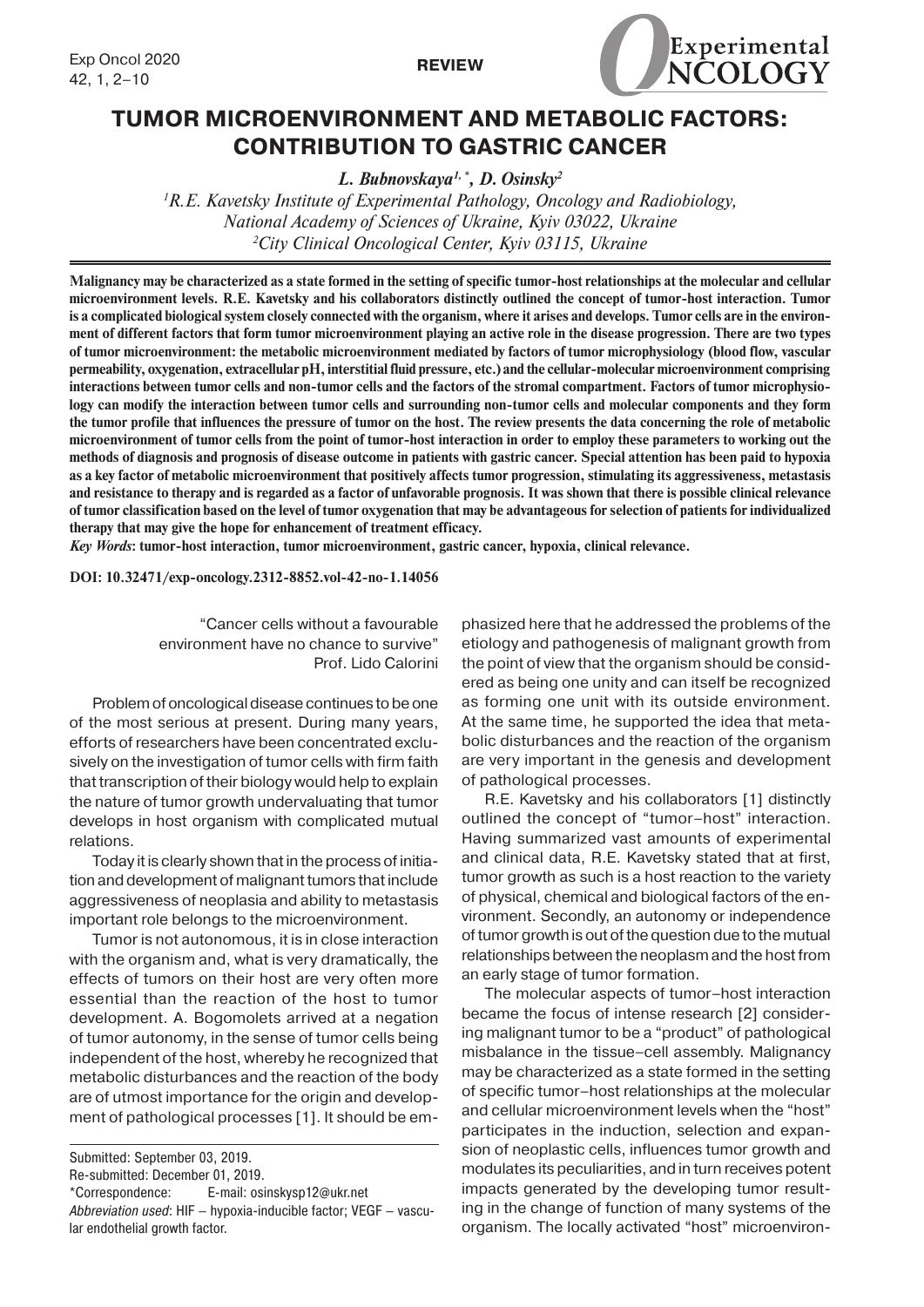ment (cellular and non-cellular components) modifies the proliferative and invasive behavior of tumor cells resulting generally in an increased aggressiveness of the primary tumor and malignant tumor progression. Tumor and host are considered as a unified whole where tumor is only a part that has to be annihilated.

McAllister and Weinberg [3], while summarizing the recent advances in tumor–host relationships declared that many aspects of tumor biology can only be explained by a detailed understanding of both local and systemic interactions.

Different physiological-biochemical reactions that promote the vitality of tumoral as well as normal cells form the basis of the metabolic mechanisms of tumor– host interaction. This aspect of the tumor's relationship with the host is based on the microenvironment of tumor cells, which, as it is clear from numerous investigations, is the dominant factor in the "tumor–host" dialogue.

Tumors are more than insular masses of proliferating cancer cells. Instead, they are complex tissues composed of multiple distinct cell types that participate in heterotypic interactions with each other. That is a complicated biological system closely connected with the organism, where tumor is initiated and develops. Conception of the tumor microenvironment or more specifically, the molecular-cellular microenvironment of tumor cells has been developed.

Biology of tumors can no longer be understood simply by enumerating the traits of the cancer cells but instead must encompass the contributions of the "tumor microenvironment" to tumorigenesis [4]. The interactions between cancer cells and their micro- and macroenvironment create a context that promotes tumor growth and protects it from immune attack. The functional association of cancer cells with their surrounding tissues forms a new 'organ' that changes as malignancy progresses. Thus, targeting tumor environment is necessary for a helpful and successful treatment of cancer.

Tumor cells are in environment of different factors that form tumor microenvironment, namely cellularmolecular microenvironment that represents sophisticated "network" of different components, their multiple functions and activities. That is the complex of interactions between cells (tumor, stromal and immune cells), the acellular matrix and soluble factors within malignant tumors and which are known to be a key player in modulation of the metabolism, tumor growth, progression and metastasis to distant sites, the development of acquired treatment resistance, and finally for poor patients prognosis [5].

## **METABOLIC FACTORS OF TUMOR MICROENVIRONMENT**

Two types of microenvironment for tumor cells are commonly referred to and these should be distinguished from one another since they are different in their respective nature: the cellular-molecular microenvironment comprising interaction between tumor cells and non-tumor cells and factors of the

stromal compartment. This micromilieu is relevant for "dialogue between tumor cells and the host tissue" (i.e. stroma). Moreover, the metabolic microenvironment is mediated by factors of tumor microphysiology (oxygenation, extracellular pH, blood flow, vascular permeability, interstitial pressure, etc.). Factors of tumor microphysiology can modify the interaction between tumor cells and surrounding non-tumor cells and molecular components and moreover, they form the tumor profile and influence the pressure of tumor on host and mediate the tumor–host interactions [6].

At present four types of tumor microenvironment are under consideration: pathophysiological, metabolic (metabolic micromilieu), stromal, and immunological (active elements).

Much attention of scientists is concentrated on tumor microphysiology, in particular on metabolic microenvironment of tumor cells and its significance for tumor growth as well as its impact on anticancer therapy. Among the factors of the metabolic microenvironment, the poor oxygenation, i.e., hypoxia, is the dominant parameter representing a common feature of solid tumors which is recognized as a main factor in tumor aggressiveness and progression, being as a predictor of poor prognosis in a variety of solid human tumors. Whereas normal cells modulate anabolic and catabolic pathways in response to changes in nutrient availability, cancer cells exhibit unregulated growth even under nutrient scarcity and can survive in poorly vascularized areas despite the low oxygen tension [7]. Low oxygen tension or hypoxia is a determining factor in the course of many different processes in animals, including those when tissue expansion and cellular metabolism result in high oxygen demands that exceed its supply. This is mainly happening when cells actively proliferate and the proliferating mass becomes distant from the blood vessels, such as in growing tumors [8].

Owing to abnormal structure and function, tumor vessels are unable to deliver adequate levels of nutrients and oxygen to tumors and to remove acidic waste products out of tumors. The regions far from blood vessels become chronically hypoxic. Blood flow in tumor vessels is temporally heterogeneous. Even the presence of blood flow does not guarantee the delivery of oxygen in solid tumors. Some of the perfused tumor vessels carry almost no oxygen and there is no clear relationship between blood flow rate and oxygen tension of individual tumor vessels [9].

Hypoxia underlies many of the processes associated with cancer progression including tumor cell survival and proliferation, genetic instability, immune responses, angiogenesis, invasion and metastasis and metabolic adaptive responses. Four possible levels of intervention have been described for hypoxia as a driving force in malignant progression: at transcriptome level, leading to hypoxia-induced transient changes in gene expression coordinated by a special set of hypoxia-responsive transcription factors such as hypoxia-inducible factors (HIFs), that are overexpressed during hypoxia and involved in metastasis formation; at proteome-metab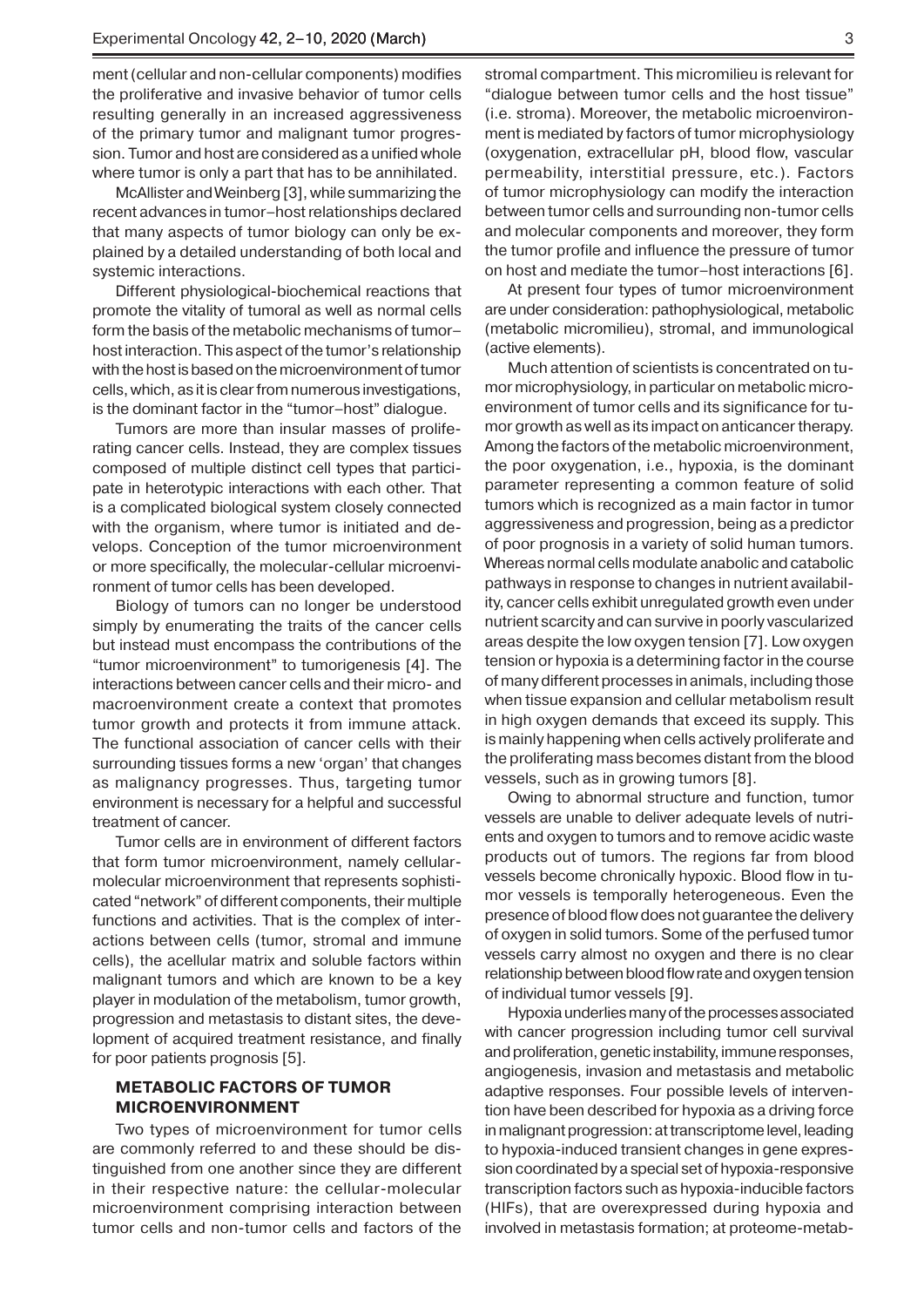olome level, via adaptive gene expression [10]; at genome/epigenome level, hypoxia can induce genome and epigenome instability driving malignant progression; at the cell population level, severe hypoxia can promote tumor aggressiveness by clonal selection and clonal expansion according to phenotype fitness [11].

Cellular response to hypoxia depends on HIFs, which are stabilized under low oxygen conditions. HIFs represent a highly evolutionarily conserved family of dimeric transcription factors that are central to mediating the cellular response to hypoxia by regulating the expression of a diverse array of targets. In a hypoxic context, various inducible HIF-α subunits are able to form dimers with constant beta subunits and bind the hypoxia response elements in the genome, acting as transcription factors. Typically, the HIF pathway has been shown to enhance vascular endothelial growth factor (VEGF) expression, which would be responsible for angiogenesis and, therefore, re-oxygenation of the hypoxic sites. The regulation of angiogenesis by hypoxia is an important component of homeostatic mechanisms that link vascular oxygen supply to metabolic demand. VEGF is one of the most important proangiogenic factors secreted by tumor cells [12]. Hypoxia and HIF activation are associated with treatment failure, resistance and poor clinical outcomes.

However, physiological hypoxic conditions occur during early embryonic development; and in adult organisms, many cells such as bone marrow stem cells are located within hypoxic niches. Embryonic stem cells inhibit a severe hypoxic environment, which dictates their glycolytic metabolism, whereas differentiated cells shift toward the more efficient aerobic respiration for their metabolic demands. Thus, certain processes take place in hypoxia, and recent studies highlight the relevance of hypoxia in stem cell cancer physiology [13].

The physiology of tumors is uniquely different to that of normal tissues. Significant regions of tumors often grow in hypoxic conditions owing to the lack of a functional vasculature, and cancer cells can survive in these areas despite the low oxygen tension. The adaptation to hypoxia requires both biochemical and genetic responses that culminate in a metabolic rearrangement to counter-balance the decrease in energy supply from mitochondrial respiration [14]. Metabolic reprogramming serves to generate biosynthetic precursors, thus facilitating the survival of rapidly proliferating malignant cells. Metabolic changes in response to hypoxia are elicited through both direct mechanisms, such as the reduction in ATP generation by oxidative phosphorylation or inhibition of fatty-acid desaturation, and indirect mechanisms including changes in isozyme expression through hypoxia-responsive transcription factor activity [15].

In the hypoxic microenvironment of cancer cells, metabolism shifts from oxidative phosphorylation to anaerobic glycolysis. Under aerobic conditions, normal cells process glucose, first to pyruvate via glycolysis in the cytosol and thereafter to carbon dioxide in the mitochondria; under anaerobic conditions, glycolysis is favored and relatively little pyruvate is dispatched to the oxygen-consuming mitochondria. Malignant transformation of cells leads to enhanced glucose uptake and the conversion of a larger fraction of pyruvate into lactate, even under normoxic conditions [16]. The ability to switch from a predominantly oxidative metabolism toward nonoxidative glucose fermentation with production of lactate even when oxygen is plentiful is a key characteristic of cancer cells, and affects not only tumor cell growth but also tumor cell migration. This metabolic switch, known as the "Warburg phenomenon" is the process that was dubbed as "aerobic glycolysis". That is a unique phenomenon occurring in almost all malignant neoplasia, with activity being seen to increase with tumor progression and consisting in an increase in glycolysis maintained in conditions of high oxygen tension. HIF-1α-dependent glycolytic genes are readily induced in tumor cells at mild hypoxia, low enough to induce HIF1 $\alpha$  activity but high enough to support the oxidative phosphorylation. Therefore, to maintain their energetic needs, cancer cells show an increased glucose uptake through an enhanced expression of HIF-1α-dependent glucose transporters; this is useful for diagnostic purposes, as in the case of monitoring uptake of glucose analogue tracer 18-fluorodeoxyglucose (FdG) by positron-emission tomography [17].

It is worth to notice that glycolysis typically boosted in cancer cell as part of the "Warburg effect" regulates YAP/TAZ activity. YAP and TAZ are highly related transcriptional regulators pervasively activated in human malignancies and able to reprogram cancer cells into cancer stem cells and incite tumor initiation, progression and metastasis. They are essential to trigger numerous cell-autonomous responses, such as sustained proliferation, cell plasticity, therapy resistance and metastasis and recognized as a hub of the network of signals exchanged within the tumor microenvironment that provides a fresh perspective on the molecular principles of tumor self-organization, promising to unveil numerous new vulnerabilities [18].

A dramatically enhanced glycolysis under hypoxia results in the formation of a large lactate content that accumulates in tumor tissue due to defected local perfusion. Among the soluble factors present in the tumor microenvironment lactate is of particular importance.

The sequence of the enzymatic reactions that take place during glycolysis was described in 1940 by Embden, Meyerhof, and Parnas, and, since then, "lactate has regularly been vilified as a useless and frequently toxic end product of anaerobic glycolysis" [19]. It has emerged long ago that lactate is not a waste metabolic byproduct at all but rather a bioenergetic substrate. More recently lactate has been regarded as regulatory molecule with signaling properties that directs the metabolic reprogramming of tumor cells and modulates the integration of metabolism [20]. In particular, lactate activates HIF-1 and triggers tumor angiogenesis and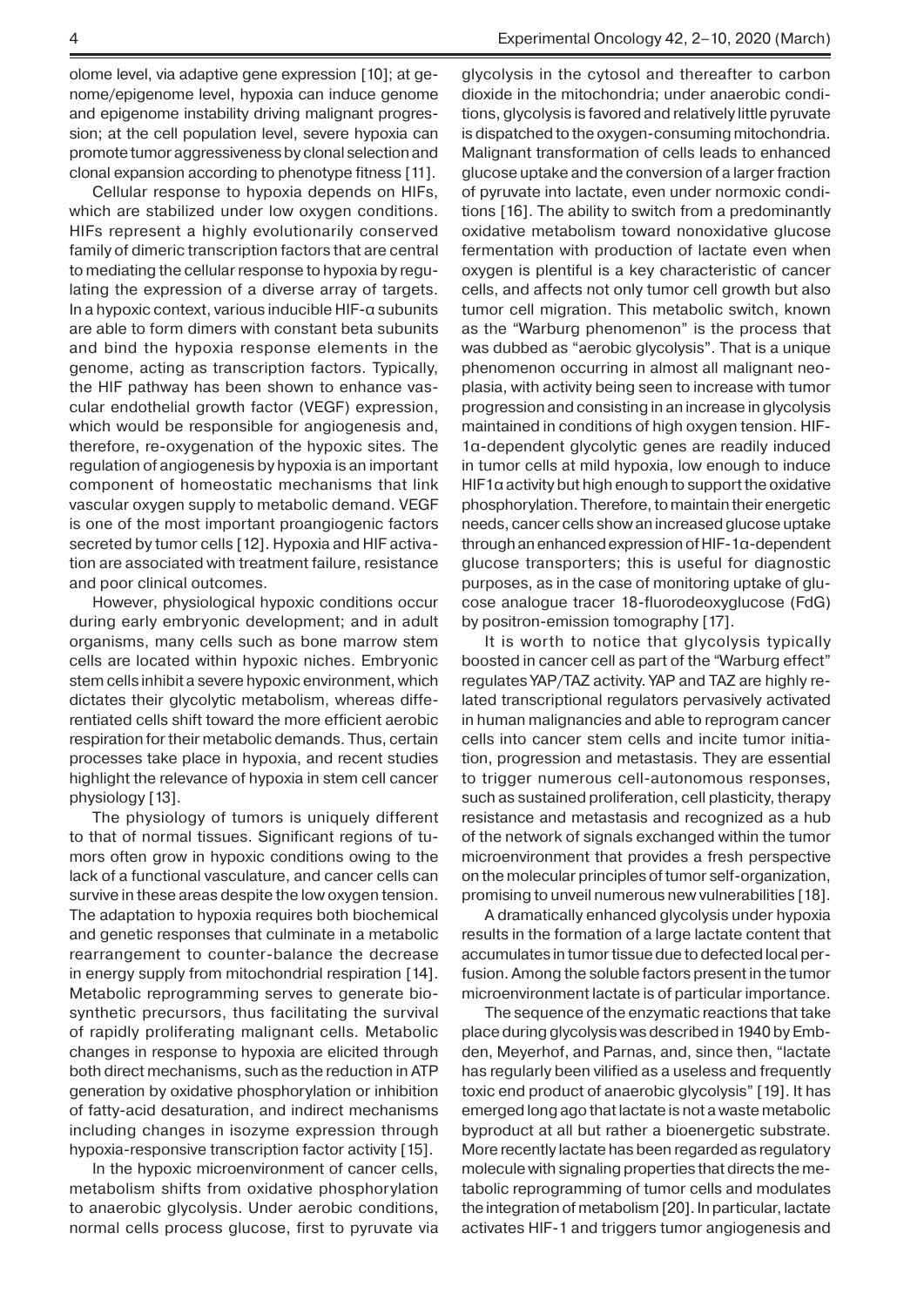tumor growth; an activity that was found to be under the specific upstream control of the lactate transporter monocarboxylate transporter 1 expressed in tumor cells. Having immunosuppressive role, lactate affects several immune cell functions such as T-cell proliferation, cytokine production, cytotoxic activity of CD8+ T cells, etc. [21]. Recently, Zhang et al. [22] have shown that CD8<sup>+</sup> T cells enhance signaling of peroxisome proliferator-activated receptor alpha and fatty acid catabolism under the acidity, nutrient deprivation, and hypoxia condition to partially preserve effector functions. Such metabolic reprogramming of T-cells using a peroxisome proliferator-activated receptor alpha agonist improves tumor growth control, which is enhanced in combination with PD-1 blockade [22]. Lactate was considered as a "comprehensive" marker of various malignant traits including metabolic activity, hypoxia, acidosis, microcirculation and other factors [23]. The evidence for lactate as a major player in the coordination of whole-body metabolism has since grown rapidly. Lactate has been described to modulate enzymes catalytic properties to affect hormonal release and responsiveness, and to control body homeostasis. Moreover, these properties are directly related to the genesis and the sustainability of pathological conditions such as diabetes and cancer. Lactate should be considered as a regulatory molecule that directs the metabolic reprogramming of tumor cells thereby serving as an additional selective pressure and modulates the integration of metabolism [20, 24]. It was postulated that lactate is a cell-signaling molecule, "lactormone", that can upregulate gene and protein expression [25]. Lactate content in the primary tumor was assumed to be a basis for a new tumor metabolic classification that may improve the efficacy of cancer patient treatment[26, 27]. The possible role of lactate as a predictive biomarker of overall survival in cancer patients arises from numerous studies that lactate intratumoral levels are inversely correlated with overall and disease-free survival [28–30].

As a consequence of aerobic glycolysis by involving an enormous amount of glucose in metabolism the tumor accumulates an excess of lactic acid which leads to sharp self-acidification of the extracellular microenvironment while intracellular environment remains alkaline by means of reversed pH gradient across the cell membrane between intra (pHi) and extracellular (pHe) compartments as compared with normal cells [31]. The most notable pHi regulatory system of tumor cells is the Na<sup>+</sup>/H<sup>+</sup> exchanger, known to play a key role *in vivo* in tumor development, in particular when highly glycolytic cells produce large amounts of lactate. Acidic pH of the tumor microenvironment represents a niche engineering strategy that promotes local invasion, whereas alkalinized intracellular pH is as adaptive feature that promotes cell survival thereby maintaining cell proliferation. The outer acidic pH gradient of cancer cells originates as a response to the metabolic adaptation to hypoxic tumor milieu [32, 33].

The hypoxia and acidosis-induced phenotype promote DNA instability and lead to selection of tumor cells bearing supplementary genetic defects that prompts their plasticity and progress. Extracellular acidity drives mutagenesis and invasiveness through the pH-dependent activation of cathepsins and promotion of upregulation of matrix metalloproteinase-2 and -9, VEGF, interleukin 8, suppression of tumoricidal activity of cytotoxic lymphocytes and natural killer cells, clonal selection of cells with high invasive capacity associated with a poorer prognosis [34, 35]. Co-existence of hypoxia and acidosis complicates the interpretation of the role of pH in tumor progression. Moreover, simultaneous high-resolution mapping of tissue hypoxia and pH revealed that there is a lack of spatial correlation among these parameters. These findings have significant implications since both hypoxia and pH are important determinants of tumor growth, metabolism, and response to a variety of therapies.

According to the concept of Kavetsky [6], two linked processes form the basis of carcinogenesis, namely local formation of cancerous tissue with subsequent transformation into a genuine malignant tumor that growth by means of infiltration, and more general alteration in the organism which under definite condition provide an opportunity for the primary tumor to spread in the organism through metastasis.

The occurrence of metastasis in solid tumors signals the breakdown of normal tissue homeostasis and dramatic rearrangement of tumor–stromal interactions. It has been increasingly recognized that hypoxia is a powerful driving force for such transitions in tumor progression [36]. For this complex event to occur, the cells must invade their surrounding tissue, enter the bloodstream and colonize another location, where secondary tumors called metastases form. The capacity of tumor cells to escape from the primary tumors is determined by the deregulation of cell migration during cancer progression [16]. Hypoxia can modify the tumor microenvironment in a way beneficial for selecting cells that are able to survive and proliferate during periods of oxygen and nutrient deprivation, thereby encouraging metastasis. Metastasis is a multistep process that can be influenced by both the immediate microenvironment (cell–cell or cell–matrix interactions) and the extended tumor microenvironment (for example vascularization) involving reciprocal interplay between cancer cells and host stroma. Hypoxia increases tumor invasion and metastasis by activating relevant gene expressions through HIFs-1 which activate the transcription of over 100 genes involved in a range of processes, including angiogenesis, erythropoiesis, metabolism, apoptosis, and proliferation [37].

Hypoxia in the primary tumor may influence the metastatic seeding at distant organs even before tumor cell dissemination. In some types of cancer, the primary tumor may release systemic suppressor factors that render micrometastases dormant,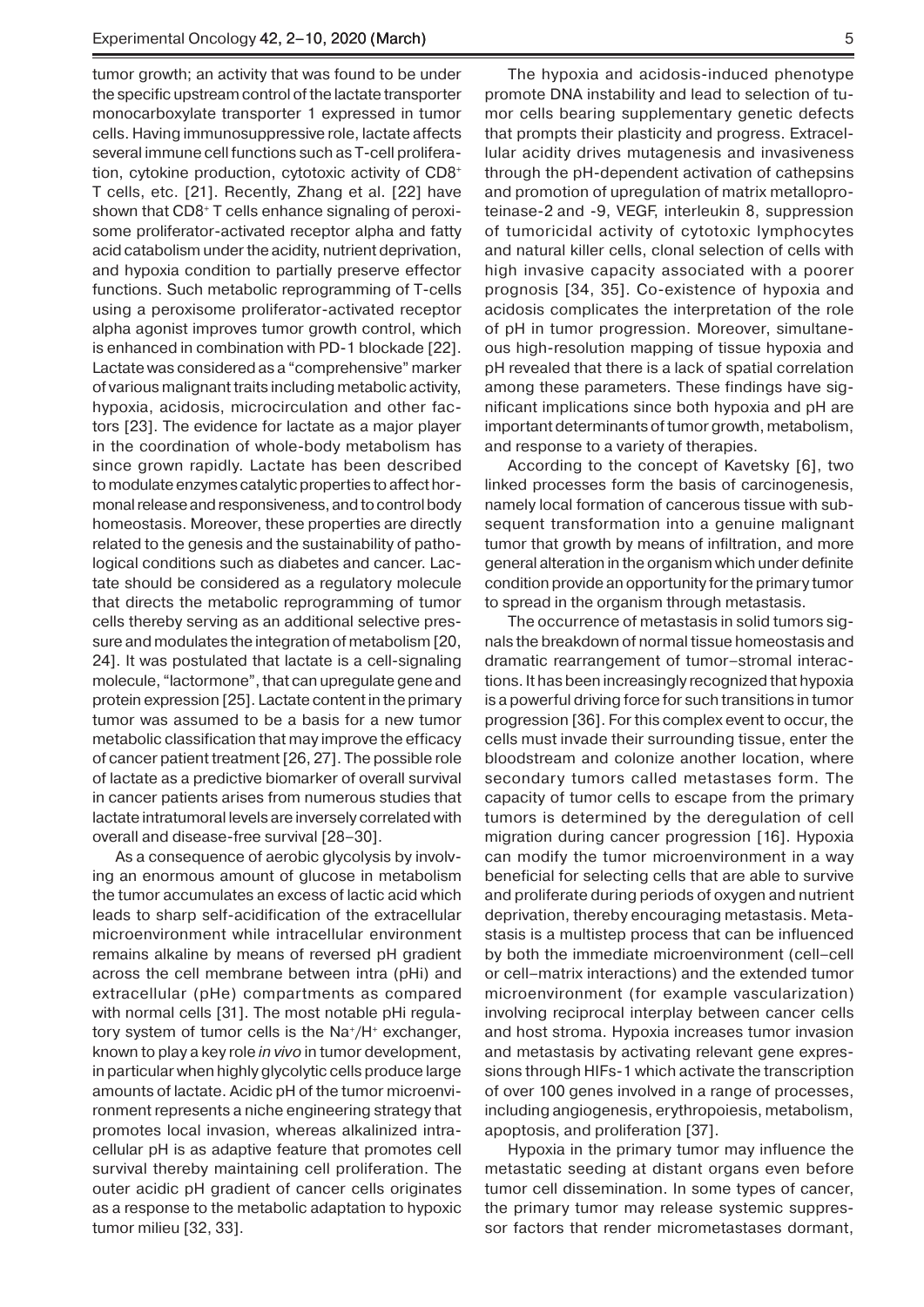as revealed clinically by explosive metastatic growth soon after resection of the primary growth [38]. Clinical evidence concerning the dormancy of tumor has become available due to investigation, which focused on events of cancer recurrence after primary surgery [39]. Cancer cell dormancy is a relevant problem because patients with cancer can develop recurrent metastatic disease with latency periods that range from years even to decades. This pause can be explained by cancer cell dormancy, a stage in cancer progression in which residual disease is present but remains asymptomatic. Kaplan *et al.* [40] led to the insight that primary tumors can influence and prepare the microenvironment of secondary organs for future metastatic growth, even before tumor cells arrive at these sites, by forming in distant organs socalled premetastatic niches by hematopoietic bone marrow derived cells under the influence of soluble factors released from primary tumors [41] capable of inducing a fertile microenvironment that favors the seeding and proliferation of metastatic cells at unique sites and that is stipulated by acidic pH of the tumor microenvironment. Among these factors, chemokine receptor CXCR4 is considered as a homing protein that participates in the migration of tumor cells into the new sites to prolong the growth and form metastases. CXCR4 plays a key role in metastatic homing of tumor cells to organs expressing high level of its ligand SDF-1α [42]. CXCR4/high SDF-1α expression is significantly higher in patients with advanced stages of the disease with the worst prognosis [43]. In the tumor microenvironment under hypoxic condition there is possible mechanism by which cells of a growing tumor are reprogrammed to express the CXCR4 receptor thereby enhancing the metastatic potential of the tumor cells [44].

Recently the link has been shown between hypoxia and CXCR4 expression in breast cancer suggesting "that hypoxic condition selects the tumor cells which go on to proliferate and metastasize by activating the expression of CXCR4 in these cells" [45]. Hypoxia may increase metastatic homing by inducing CXCR4 expression in renal cell carcinoma [46], thyroid cancer [47], and colorectal cancer [48].

The extensive data characterizing the tumor pathophysiology, especially tumor microenvironment allow to start to understand the various interrelationships between tumor and host that mediate the tumor progression and host response to neoplasia. It may be suggested that metabolic microenvironment of tumor cells (hypoxia, low extracellular pH, low perfusion, etc.) is a key factor determining the character and direction of tumor-host interactions.

A better understanding of the relationships between hypoxia-associated signaling pathways, metabolic peculiarities that positively influence tumor progression may elucidate not only how the aggressive tumor phenotype is formed but also may assist in the development of new approaches for the treatment of cancer patients.

## **CONTRIBUTION OF HYPOXIA AS A FACTOR OF TUMOR MICROENVIRONMENT IN GASTRIC CANCER: CLINICAL STUDY**

Our investigations have been devoted to the role of metabolic microenvironment of tumor cells from the point of "tumor–host" interaction in order to employ these parameters to working out the methods of diagnosis and prognosis of disease outcome of patients with gastric cancer. Special attention has been paid to such key factor of tumor microenvironment as hypoxia because clinically it is very relevant that tumor hypoxia may help to select patients for individualized therapy that gives the hope for enhancement of treatment efficacy [49].

It was determined that gastric cancer is characterized by three levels of hypoxia: severe, moderate and week (satisfactory oxygenation) [50] that has not only prognostic significance, but may be as additional criterion for choice of treatment methods. Clinically, tumor hypoxia is independent of tumor size, stage, histological diagnosis, and tumor grade. Overall survival of patients with tumors characterized by severe and moderate hypoxia was shorter as compared with patients with satisfactory oxygenated tumors. Moreover, the inefficacy of surgical treatment alone in patients with hypoxic tumors was shown. Both neoadjuvant and adjuvant chemotherapy used for patients with satisfactory oxygenated tumors were found to be more effective. Thereby it may be confirmed that hypoxia being a factor of microenvironment decreases the efficacy of neoadjuvant as well as adjuvant chemotherapy that reflects the negative influence on neoplasia response to cytostatic chemotherapy [51].

The hypoxia in primary tumor corrects the wellknown fact of negative impact of regional metastasis on disease outcome. It was revealed that the risk of death increased by more than twice for patients with gastric cancer with  $N_0$  category and when primary tumor was characterized by severe hypoxia that indicates, probably, the necessity to use adjuvant chemotherapy in patients with hypoxic tumor even with "negative" lymph nodes, i.e. without diagnosed regional metastases. High level of tumor hypoxia may be a possible marker for an unfavorable prognosis on patients with lymph node-negative disease, having prognostic significance and may be used as an additional criterion for choice of treatment methods [52].

Hypoxic status that has been detected in adjacent histological uninvolved gastric mucosa in gastric cancer patients (before the morphological alterations in mucosa) may be assessed as neoplastic transformation. Observed metabolic rearrangement in gastric mucosa may be influenced by tumor, which affects normal tissues confirming the existence of active tumor–host interaction. Overall survival of patients with gastric mucosa characterized as hypoxic was significantly poorer as compared with patients with gastric mucosa characterized as oxygenated [53]. Therefore, hypoxia level in primary tumor may be also proposed as an independent prognostic factor of treat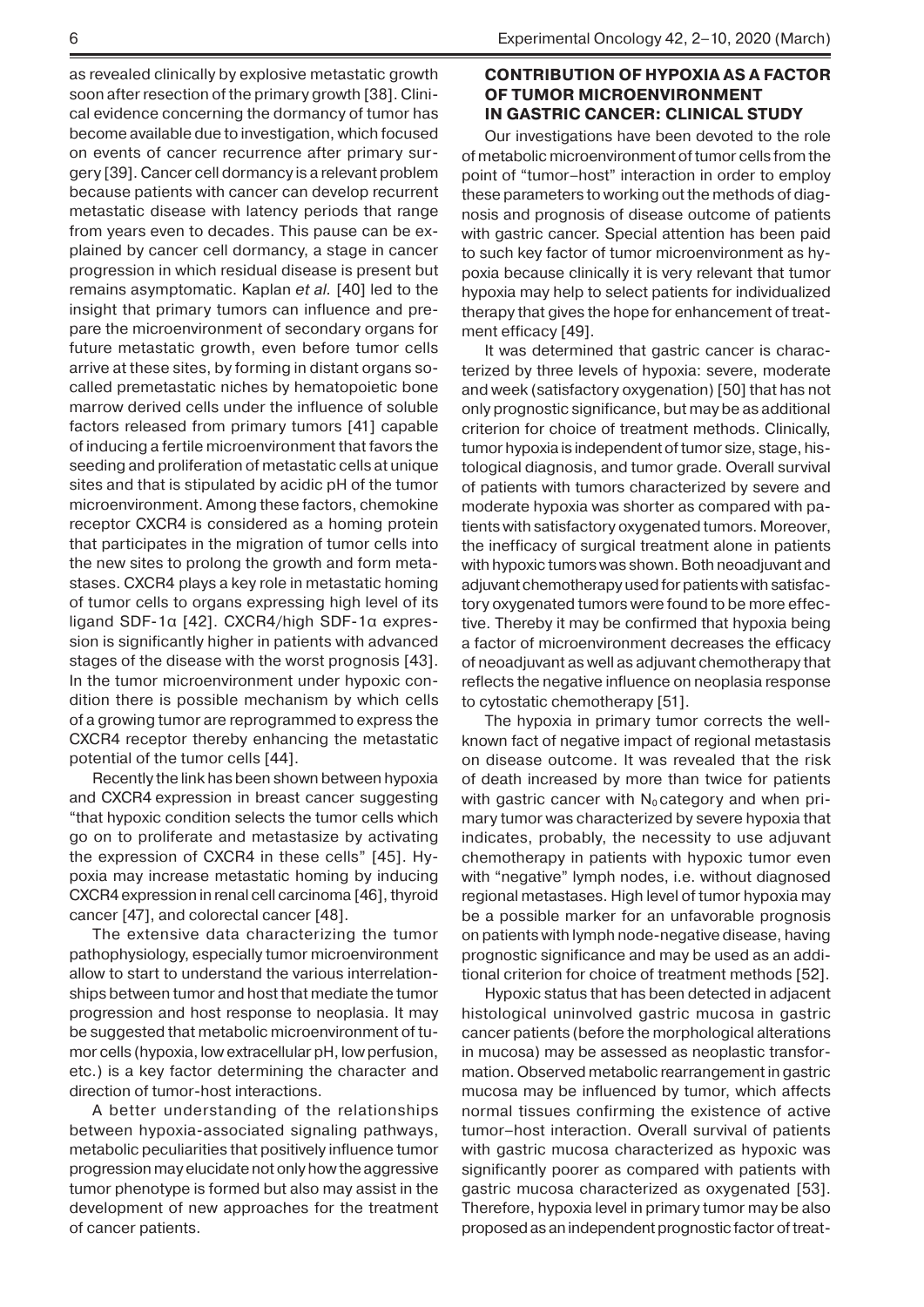ment efficacy as well as clinical outcome in patients with gastric cancer.

The inverse correlation was found between hypoxia and lactate levels in gastric cancer tissue when the tumor tissue was hypoxic. But the important observation should be noted that the interrelation between hypoxia and glycolysis is very complicated. It was established that when favorable disease prognosis could be expected due to a mild hypoxia level in primary tumor, i.e. gastric cancer tissue is considered to be satisfactory oxygenated, its high lactate content caused a twofold higher risk of unfavorable disease outcome that emphasize the clinical relevance of evaluating both hypoxia and lactate levels in human tumors, in particular in gastric cancer for the appropriate management of patients [6]. It was determined that high lactate content correlated with malignant progression only at an early stage of disease that may be explained by extended areas of necrosis in tumor at more advanced stage while lactate is a product of vitality cells setting in well perfused regions [54, 55].

### **MINIMAL RESIDUAL DISEASE**

It is known that tumor cells spread from their primary site into the bone marrow and can exist in bone marrow within long-time period before the formation of metastases in distant sites. It implies that bone marrow might be a reservoir for disseminated tumor cells from where they may recirculate into circulating system and then colonize in other distant organs.

Tumor cells in bone marrow of patients with gastric cancer were found in 90% of cases where severe hypoxia was evident in primary tumor, whereas under moderate hypoxia tumor cells were found in 20% of cases. There is a significant correlation between frequency of disseminated tumor cells in bone marrow and the level of tumor hypoxia. In patients with category  $M<sub>0</sub>$ , the probability of appearance of tumor cells in bone marrow was increased by a factor of 11.8 when tumors were characterized by severe and moderate hypoxia [56]. These data indicate a possible positive impact of hypoxia-associated signaling pathways on the escape of tumor cells from the primary tumor and their settling in the bone marrow.

The suggestion concerning CXCR4 participation in the homing may be partly confirmed by our finding that CXCR4-positive cells in tumor were detected in 80% of patients with the presence of disseminated tumor cells in bone marrow and in patients with  $M_0$  in 63%. The last finding may be discussed in the context of predisposition of bone marrow to be a new site for tumor cells by CXCR4 expression. Presence of CXCR4<sup>+</sup> cells in bone marrow was associated with overexpression of homing-protein CXCR4 in tumor that are regulated by primary tumor hypoxia of gastric cancer patients: the probability of the appearance of high number of CXCR4-positive cells in hypoxic tumor is increased by a factor of 5.

The obtained results have allowed suggesting that the expression of CXCR4 plays an important role in the

migration of tumor cells from primary tumor and homing in the distant organs that is regulated by the hypoxia [36]. We have determined also that in the patients with bone marrow as well with tumors characterized by CXCR4-negative status, the overall survival was longer [57] and overall survival of patients with category  $M<sub>0</sub>$  with disseminated tumor cells in bone marrow was shorter than in patients with category  $M_0$  and without disseminated tumor cells in bone marrow.

The detection of disseminated tumor cells in bone marrow at primary diagnosis of cancer predicts an unfavorable prognosis and may be considered as obligatory procedure before the decision concerning further treatment, in particular of patients with category  $M_0$  [58].

Understanding of the new aspects of molecular mechanisms and signaling pathways controlling tumor cell migration is critical for development of therapeutic strategies for cancer patients. Clinical trials using these approaches will require careful assessment of the tumor microenvironment using imaging or other techniques in order to incorporate hypoxia assessment as a part of a standard of cure. This approach will serve well to be one step closer to individualized cancer medicine and improved patient outcome.

The mechanisms that can control the long-term persistence of disseminated tumor cells in bone marrow before the relapse or metastasis remain unclear. The answer to this question could help to develop the methods to control the tumor dormancy. Farrar *et al.* [59] demonstrated that CD8-positive, but not CD4-positive, T cells are required for the maintenance of dormancy in BCL1 Ig-immunized BALB/c mice. The authors suggested that CD8-positive T cells via endogenous production of interferon-γ in collaboration with humoral immunity can induce and maintain the tumor dormancy. Mahnke *et al.* [60] have suggested that the bone marrow microenvironment has special features for the maintenance of tumor dormancy and immunological T-cell memory. Recent publications presented data confirming this suggestion [61, 62]. In this context, there is very important question about the participation of memory T cells occupied bone marrow in the control of tumor dormancy.

We have shown that the number of lymphocytes in tumor of gastric cancer patients is in correlation with hypoxia level. Low density of CD8<sup>+</sup> T cells infiltration is associated with severe and moderate hypoxia in tumor tissue and with increased incidenсe of disseminated tumor cells in bone marrow. But we have failed to find any association between the presence of CD8– and CD45RO– T lymphocytes in bone marrow and hypoxia in primary tumor as well as with disseminated tumor cells in bone marrow. It may be suggested that the entry of the tumor cells into bone marrow is not linked with the presence and activity of CD8 and CD45RO T cells, but most likely CD8 and CD45RO T cells determine the subsequent behavior of disseminated tumor cells. At the same time the association between presence of CD8 and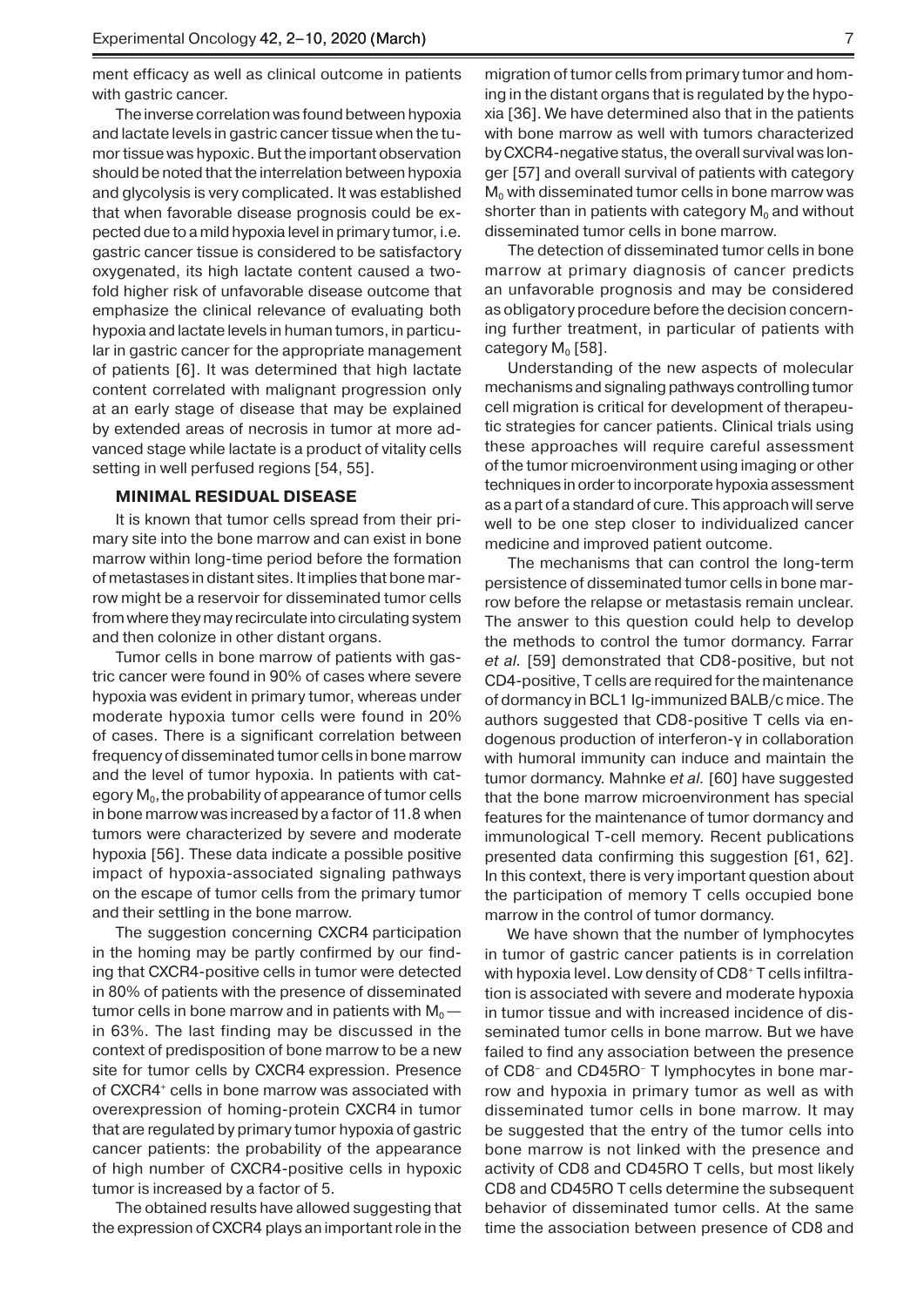CD45RO T lymphocytes and survival was shown: high density of CD8+ and CD45RO+ T cells in primary tumor or high density of CD8+ and CD45RO+ T cells in bone marrow are the most favorable for patients. These data may allow to consider intratumoral CD8 and CD45RO T lymphocytes as a "keeping factor" that prevents the exit of tumor cells from primary node, dissemination in the circulation and hit into the distant organs, in particular bone marrow, and allow to assume that tumor cells in bone marrow may be existed in a dormant state through the control by T cells in particular by CD8-positive T cells [63, 64].

The reaction of the organism to the development of pathological processes has been also observed by our investigations. It was shown that concentration of phospholipids in blood serum as well as hemoglobin concentration are affected by the level of primary tumor hypoxia.

## **PHOSPHOLIPID LEVEL IN BLOOD SERUM OF PATIENTS WITH GASTRIC CANCER**

It is well known that phospholipids play an important role in biological events of progression of cancer. Significant decrease in the phospholipid level in serum of patients with acute leukemia, malignant lymphomas, renal cell carcinoma, digestive tract tumors at the time of diagnosis displayed a good correlation between stage of disease in patients responding and non-responding to therapy. It was shown that statistically significant change of lysophosphatidylcholine level is the most sensitive indicator in the monitoring of treatment and forecasting resistance to therapy as well as the possibility of evaluating advancement of disease [65].

In our investigation it was determined that level of lysophosphatidylcholine in blood serum of patients with gastric cancer depends on hypoxia in primary tumor and moreover the probability of appearance of tumor cells in bone marrow is increased by a factor of 6.0 under such conditions. It is suggested that changes of lysophosphatidylcholine concentrations in blood serum of patients with gastric cancer may be as relevant biomarker of tumor progression for monitoring of disease outcome and may be of great importance to predict the recurrence especially under individualized therapy [66, 67].

## **CANCER-RELATED PRETREATMENT ANEMIA**

An assumption concerning the destructive impact of a tumor on its host, leading to anemia and general weakness and sometimes even to serious constitutional consequences was made by Coats and Sutherland [68]. Numerous investigations have been devoted to the pretreatment anemia in patients with malignancy that has come to be as a relatively common condition with the actual incidence largely dependent on the type and extent of the malignancy especially among those with more advanced disease, and it is referred to as "anemia of chronic disease", that is the second most prevalent after anemia

caused by iron deficiency [69]. It is the most common paraneoplastic syndrome, particularly its hypoproliferative forms that seems also to impair tumor responsiveness to radiotherapy and surgery [70]. The severity of cancer-related anemia has been associated with more aggressive tumors [71] and more aggressive tumors are hypoxic that have the worst prognosis and the most likely metastasis associated with shorter survival time in cancer patients with lung carcinoma, uterine cervical carcinoma, head and neck carcinoma, prostate carcinoma, lymphoma, and multiple myeloma [72]. However, it was not clear whether a direct correlation between anemia and tumor oxygenation exists. Vaupel et al. have shown deterioration in tumor oxygenation status in patients with hemoglobin concentration below 12 g/dl and that anemia (found in patients at diagnosis) considerably contributes to the development of hypoxia, especially in low-flow tumor areas. In tumors of moderately or severely anemic patients, hypoxic areas are found more frequently than in non-anemic patients. A pivotal part in worsening tumor oxygenation in cancer patients is played by anemia arising as a result of cancer cell products [73].

In our recent investigations we have shown an association between pre-operative anemia in gastric cancer patients and level of hypoxia in primary tumor: a probability that pre-operative anemic patients have hypoxic tumors is increased by a factor of 3.0 but for patients with obesity such probability is increased by a factor of 7.13. The results obtained have shown that preoperative anemia is related to tumor aggressiveness due to a link between preoperative hemoglobin concentration and level of tumor hypoxia, level of VEGF expression as well as vascularization in primary tumor. Therefore, pre-operative anemia may be a sign of a destructive impact of a tumor on its host and at an increased risk of failure independent of the treatment modality and may help to pave the way for more effective treatments. Up today, pretreatment hemoglobin level in patients with malignancy is a determining factor in the prognosis of treatment outcome.

However, there remains an urgent need for the identification and evaluation of new factors and markers to assist in early diagnosis and disease prognosis to guide clinicians in providing treatment appropriately.

#### **REFERENCES**

1. **Kavetsky RE.** Tumor and Host. Kiev, Gosmedisdat UkrSSR, 1962; 302 p. (in Russian).

2. **Liotta LA, Kohn EC.** The microenvironment of the tumor-host interface. Nature 2001; **411**: 375–9.

3. **McAllister SS, Weinberg RA.** Tumor-Host Interactions: a far-reaching relationship. J Clin Oncol 2010; **28**: 4022–8.

4. **Hanahan D, Weinberg RA**. Hallmarks of cancer: the next generation. Cell 2011; **144**: 646–74.

5. **Vaupel P.** Metabolic microenvironment of tumor cells: a key factor in malignant progression. Exp Oncol 2010; **32**: 125–7.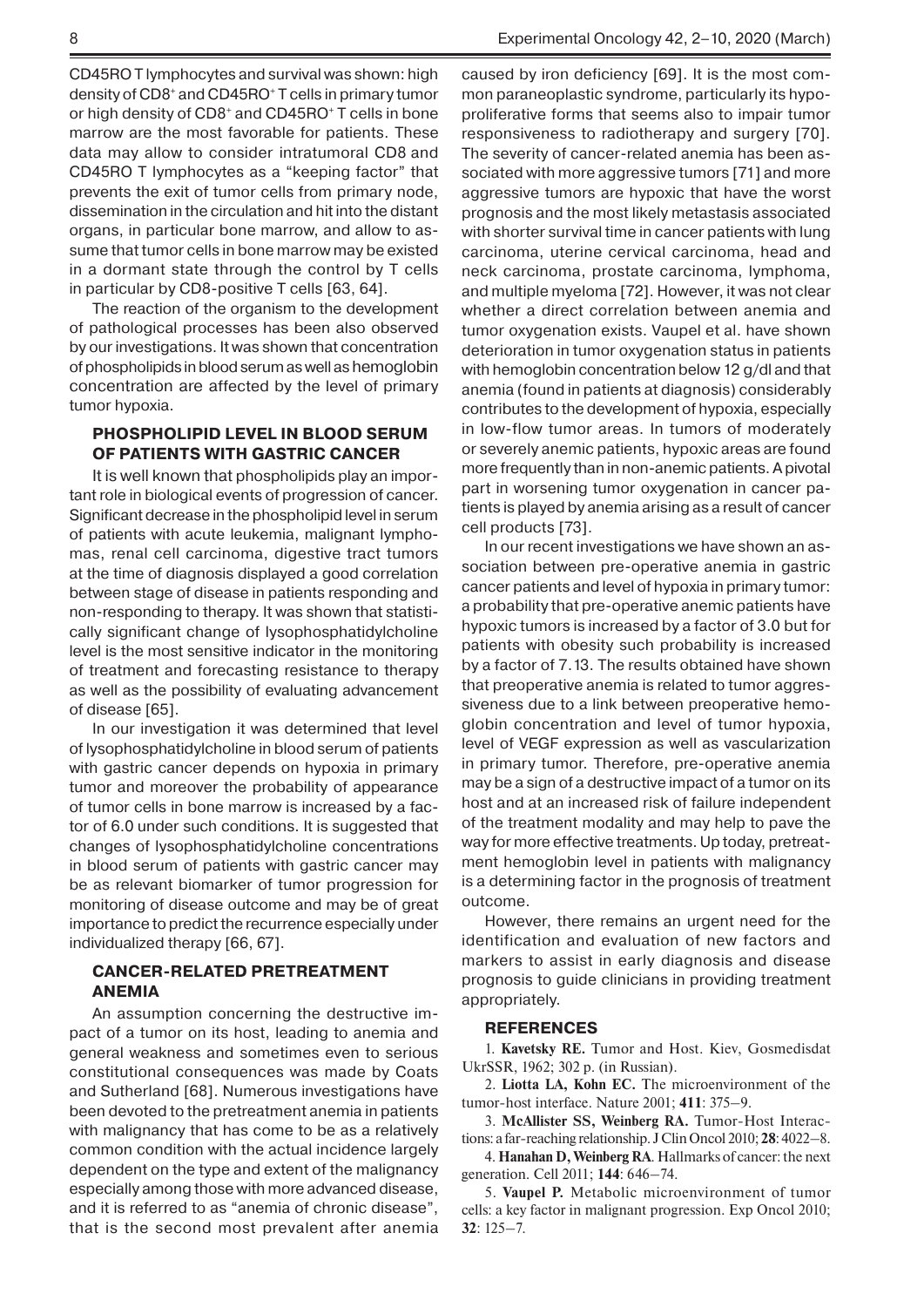6. **Osinsky S, Kelleher D**. Tumor-host interections and the metabolic microenvironment of cancer cells. In: Osinsky S, Friess H, Vaupel P, eds. Tumor hypoxia in the clinical setting. Kiev: Akademperiodica, 2011: 129–53.

7. **Ackerman D, Simon M C**. Hypoxia, lipids, and cancer: surviving the harsh tumor microenvironment. Trends Cell Biol 2014; **24**: 472–8.

8. **Chen A, Sceneay J**. Intermittent hypoxia induces a metastatic phenotype in breast cancer. Oncogene 2018; **37**: 4214–25.

9. **Sormendy S, Wielockx B.** Hypoxia pathway proteins as central mediators of metabolism in the tumor cells and their microenvironment. Front Immunol 2018; **9**: 40. doi: 10.3389/fimmu.2018.00040.

10. **Höckel M, Vaupel P.** Tumor hypoxia. Definition and current clinical, biologic and molecular aspects. J Natl Cancer Inst 2001; **93**: 266–76.

11. **Giaccia AJ.** Hypoxia stress proteins: survival of the fittest. Semin Radiat Oncol 1996; **6**: 46–58.

12. **De Palma M, Biziato D, Petrova TV.** Microenvironmental regulation of tumour angiogenesis. Nature Rev Cancer 2017; **17**: 457–74.

13. **De Miguel MP, Alcaina Y, de la Maza DS, Lopez-Iglesias P.** Cell metabolism under microenvironmental low oxygen tension levels in stemness, proliferation and pluripotency. Curr Mol Med 2015; **15**: 343–59.

14. **Frezza C, Zheng L, Tennant DA,** *et al*. Metabolic profiling of hypoxic cells revealed a catabolic signature required for cell survival. PLoS One 2011; **6**: e24411.

15. **Eales KL, Hollinshead EK, Tennant DA**. Hypoxia and metabolic adaptation of cancer cells. Oncogenesis 2016; **5**: e190. doi: 10.1038/oncsis.2015.50.

16. **Han T, Kang D, Ji D**. How does cancer cell metabolism affect tumor migration and invasion? Cell Adh Migr 2013; **7**: 395–403.

17. **Krause BJ, Schwarzenbock S, Souvatzoglou M.** FDG PET and PET/CT. Recent results. Cancer Res 2013; **187**: 351–69.

18. **Zanconato F, Cordenonsi M, Piccolo S.** YAP and TAZ: a signalling hub of the tumour microenvironment. Nat Rev Cancer 2019; **19**: 454–64.

19. **Romero-Garcia S, Moreno-Altamirano MMB, Prado-Garcia H.** Lactate contribution to the tumor microenvironment: mechanisms, effects on immune cells and therapeutic relevance. Front Immunol 2016; **7**: 52. doi: 10.3389/fimmu.2016.00052.

20. **Sola-Penna M.** Metabolic regulation by lactate. IUBMBLife 2008; **60**: 605–8.

21. **Choi SY, Collins CC, Gout PW, Wang Y.** Cancer-generated lactic acid: a regulatory, immunosuppressive metabolite? J Pathol 2013; **230**: 350–5.

22. **Zhang Y, Kurupati R, Liu L,** *et al***.** Enhancing CD8+ T cell fatty acid catabolism within a metabolically challenging tumor microenvironment increases the efficacy of melanoma Immunotherapy. Cancer Cell 2017; **32**: 377–91.

23. **Quennet V, Yaromia A, Zips D,** *et al***.** Tumor lactate predicts for response to fractionated irradiation of human squamous cell carcinomas in nude mice. Radiother Oncol 2006; **81**: 130–5.

24. **Romero-Garcia S, Lopez-Gonzalez JS, Baez-Viveros JL,** *et al*. Tumor cell metabolism: an integral view. Cancer Biol Ther 2011; **12**: 939–48.

25. **Gladden LB.** Current trends in lactate metabolism: introduction Med Sci Sports Exerc 2008; **40**: 475–6.

26. **Walenta S, Mueller-Klieser WF**. Lactate: mirror and motor of tumor malignancy. Semin Rad Oncol 2004; **14**: 267–74.

28. **Osinsky SP.** Tumor microphysiology: basic characteristics and clinical relevance. In: Osinsky SP, Gluzman DF, Kleeff J, Giese NA, Friess H, eds. Molecular diagnosis of tumors: basis principles and practical application: Kiev: DIA, 2007: 54–101.

29. **Hirschhaeuser F, Sattler UG, Mueller-Klieser W**. Lactate: a metabolic key player in cancer. Cancer Res 2011; **71**: 6921–5.

30. **Schwickert G, Walenta S, Sundfør K**, *et al*. Correlation of high lactate levels in human cervical cancer with incidence of metastasis. Cancer Res 1995; **55**: 4757–9.

31. **Gallagher FA, Kettunen MI, Day SE,** *et al*. Magnetic resonance imaging of pH in vivo using hyperpolarized 13Clabelled bicarbonate. Nature 2008; **453**: 940–3.

32. **Robey IF, Baggett BK, Kirkpatrick ND,** *et al*. Bicarbonate increases tumor pH and inhibits spontaneous metastases. Cancer Res 2009; **69**: 2260–8.

33. **Taddei ML, Giannoni E, Comito G, Chiaru P**. Microenvironment and tumor cell plasticity: an easy way out. Cancer Letter 2013; **341**: 80–96.

34. **Fischer K, Hoffmann P, Voelkl S,** *et al.* Inhibitory effect of tumor cell-derived lactic acid on human T cells. Blood 2007; **109**: 3812–9.

35. **Thews O, Gassner B, Kelleher DK,** *et al***.** Impact of extracellular acidity on the activity of P-glycoprotein and the cytotoxicity of chemotherapeutic drugs. Neoplasia 2006; **8**: 143–52.

36. **Xin Lu X, Yibin Kang Y.** Hypoxia and hypoxia-inducible factors (HIFs): master regulators of metastasis. Clin Cancer Res 2010; **16**: 5928–35.

37. **Bernards R.** Cues for migration. Nature 2003; **425**: 247–8.

38. **Demicheli R, Retsky MW, Hrushesky WJ,** *et al*. The effects of surgery on tumor growth: a century of investigations. Ann Oncol 2008; **19**: 1821–8.

39. **Demicheli R, Retsky MW, Hrushesky WJ, Baum M**. Tumor dormancy and surgery-driven interruption of dormancy in breast cancer: learning from failures. Nat Clin Pract Oncol 2007; **4**: 699–710.

40. **Kaplan RN, Rafii S, Lyden D.** Preparing the "soil": the premetastatic niche. Cancer Res 2006; **66**: 11089–93.

41. **Cox TR, Rumney RMH, Schoof EM**. The hypoxic cancer secretome induces pre-metastatic bone lesions through lysyl oxidase. Nature 2015; **4**; 522(7554): 106–10.

42. **Lee HJ, Huang SM, Kim HY,** *et al*. Evaluation of the combined expression of chemokine SDF-1  $\alpha$  and its receptor CXCR4 as a prognostic marker for gastric cancer. Exp Ther Medicine 2011; **2**: 499–504.

43. **Nikzaban M, Hakhamaneshi MS, Fakhari S,**  *et al***.** The chemokine receptor CXCR4 is associated with the staging of gastric cancer. Adv Biomed Res 2014; **3**: 16. doi: 10.4103/2277-9175.124645.

44. **Burger JA, Kipps TJ.** CXCR4: a key receptor in the crosstalk between tumor cells and their microenvironment. Blood 2006; **107**: 1761–7.

45. **Cronin PA, Wang JH, Redmond HP**. Hypoxia increases the metastatic ability of breast cancer cells via upregulation of CXCR4. Brit Med Cancer 2010; **10**: 225. doi: 10.1186/1471-2407-10-225.

46. **An H, Xu L, Zhu Y,** *et al.* High CXC chemokine receptor 4 expression is an adverse prognostic factor in patients with clearcell renal cell carcinoma. Brit J Cancer 2014; **110**: 2261–8.